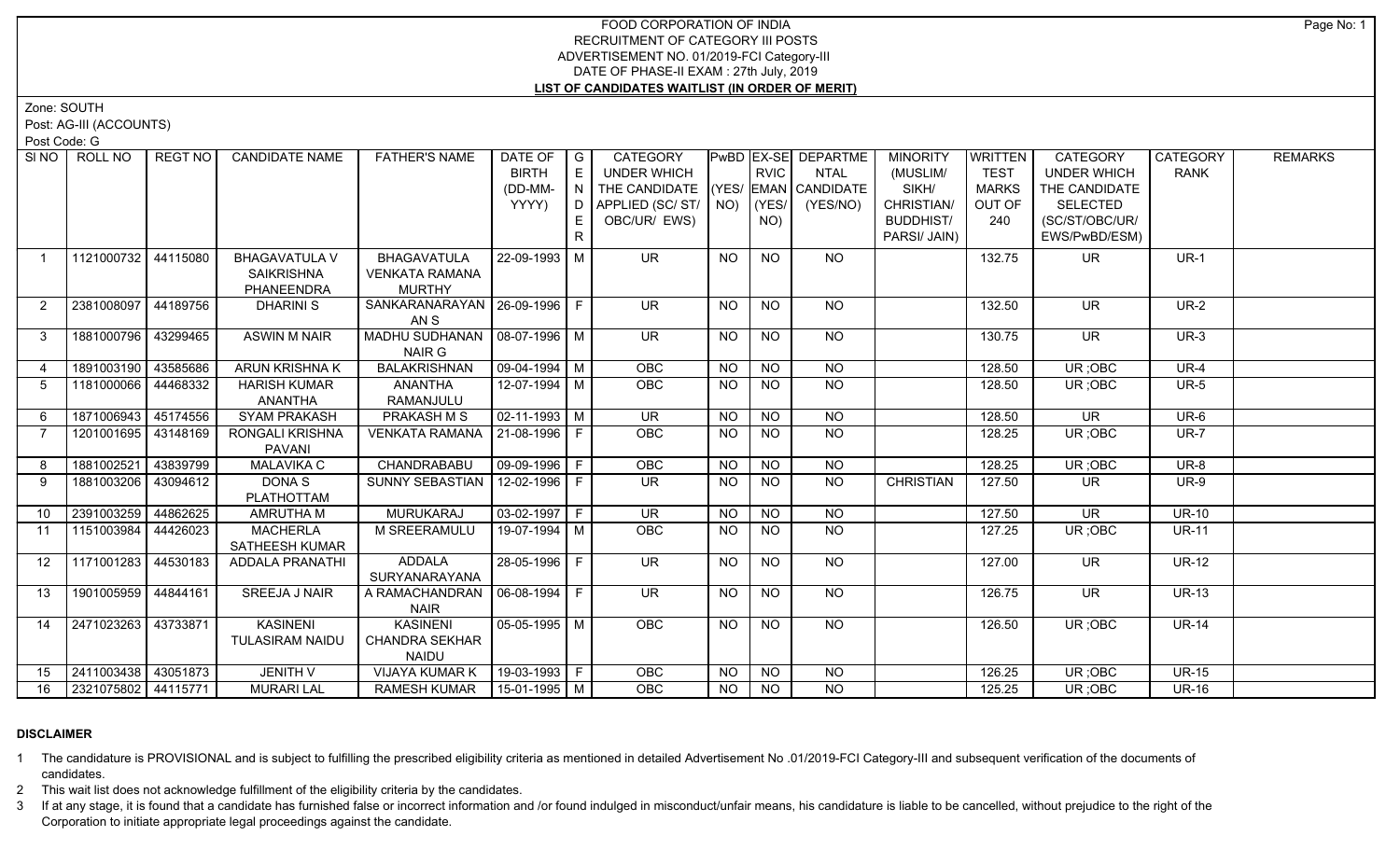#### FOOD CORPORATION OF INDIA RECRUITMENT OF CATEGORY III POSTS ADVERTISEMENT NO. 01/2019-FCI Category-III DATE OF PHASE-II EXAM : 27th July, 2019 **LIST OF CANDIDATES WAITLIST (IN ORDER OF MERIT)**

Zone: SOUTH

Post: AG-III (ACCOUNTS)

Post Code: G

| SI NO | ROLL NO             | REGT NO  | <b>CANDIDATE NAME</b>                  | <b>FATHER'S NAME</b>  | DATE OF            | I G | CATEGORY                           |           |                | PwBD EX-SE DEPARTME | <b>MINORITY</b>  | WRITTEN      | <b>CATEGORY</b>          | <b>CATEGORY</b> | <b>REMARKS</b> |
|-------|---------------------|----------|----------------------------------------|-----------------------|--------------------|-----|------------------------------------|-----------|----------------|---------------------|------------------|--------------|--------------------------|-----------------|----------------|
|       |                     |          |                                        |                       | <b>BIRTH</b>       | E   | UNDER WHICH                        |           | <b>RVIC</b>    | NTAL                | (MUSLIM/         | <b>TEST</b>  | <b>UNDER WHICH</b>       | <b>RANK</b>     |                |
|       |                     |          |                                        |                       | (DD-MM-            | N   | THE CANDIDATE (YES/ EMAN CANDIDATE |           |                |                     | SIKH/            | <b>MARKS</b> | THE CANDIDATE            |                 |                |
|       |                     |          |                                        |                       | YYYY)              | D.  | APPLIED (SC/ ST/ NO)               |           | (YES/          | (YES/NO)            | CHRISTIAN/       | OUT OF       | <b>SELECTED</b>          |                 |                |
|       |                     |          |                                        |                       |                    | E.  | OBC/UR/ EWS)                       |           | NO)            |                     | <b>BUDDHIST/</b> | 240          | (SC/ST/OBC/UR/           |                 |                |
|       |                     |          |                                        |                       |                    | R   |                                    |           |                |                     | PARSI/ JAIN)     |              | EWS/PwBD/ESM)            |                 |                |
| 17    | 2741001981          | 44710904 | SHUBHAM KUMAR                          | SURESH PRASAD         | 30-12-1993 M       |     | <b>OBC</b>                         | <b>NO</b> | <b>NO</b>      | NO                  |                  | 124.75       | UR; OBC                  | <b>UR-17</b>    |                |
|       |                     |          |                                        | SAH                   |                    |     |                                    |           |                |                     |                  |              |                          |                 |                |
| 18    | 1851003177 44390709 |          | <b>SNEHA</b>                           | RAJEEV KUMAR A        | 18-10-1997 F       |     | UR.                                | NO.       | <b>NO</b>      | <b>NO</b>           |                  | 124.25       | <b>UR</b>                | <b>UR-18</b>    |                |
| 19    | 2471033647 44884791 |          | <b>DHARANI GOPANI</b>                  | <b>GOPANI</b>         | 07-06-1998 F       |     | <b>OBC</b>                         | <b>NO</b> | <b>NO</b>      | <b>NO</b>           |                  | 124.25       | UR; OBC                  | <b>UR-19</b>    |                |
|       |                     |          |                                        | NAGABUSHANAM          |                    |     |                                    |           |                |                     |                  |              |                          |                 |                |
| 20    | 1171001960 44991818 |          | CHIKKAM GOPALA                         | $\mathcal{C}$         | $23 - 11 - 1995$ M |     | <b>EWS</b>                         | NO.       | NO.            | NO                  |                  | 124.00       | UR; EWS                  | <b>UR-20</b>    |                |
|       |                     |          | <b>KRISHNA</b>                         | SATYANARAYANA         |                    |     |                                    |           |                |                     |                  |              |                          |                 |                |
| 21    | 1911001933 43659741 |          | <b>PRIYAM</b>                          | <b>VENUGOPAL V</b>    | $31-05-1993$ F     |     | $\overline{\mathsf{UR}}$           | <b>NO</b> | <b>NO</b>      | NO                  |                  | 124.00       | $\overline{\mathsf{UR}}$ | $UR-21$         |                |
| 22    | 1911000625          | 44881281 | <b>HARISH KUMAR G</b>                  | <b>GOPINATHAN A</b>   | $17-04-1998$ M     |     | <b>UR</b>                          | <b>NO</b> | <b>NO</b>      | N <sub>O</sub>      |                  | 123.75       | <b>UR</b>                | $UR-22$         |                |
| 23    | 1901007374          | 44426135 | R NANDA KISHORE                        | R RAMKUMAR            | $15-04-1996$ M     |     | $\overline{\mathsf{UR}}$           | <b>NO</b> | <b>NO</b>      | $N$ O               |                  | 123.50       | $\overline{\mathsf{UR}}$ | <b>UR-23</b>    |                |
| 24    | 1861004658          | 43618267 | <b>GOKULNATH K A</b>                   | <b>ANANDAPAIS</b>     | $28-05-1996$ M     |     | $\overline{\mathsf{UR}}$           | <b>NO</b> | N <sub>O</sub> | $N$ O               |                  | 123.50       | $\overline{\mathsf{UR}}$ | <b>UR-24</b>    |                |
| 25    | 2391000456          | 43058091 | <b>ATHIRA RAVI</b>                     | <b>RAVINDRAN</b>      | $11-11-1995$ F     |     | OBC                                | <b>NO</b> | <b>NO</b>      | $\overline{NO}$     |                  | 123.50       | UR; OBC                  | $UR-25$         |                |
| 26    | 2471027379 43896862 |          | POGULA SIVA                            | P SRISAILAM           | 21-04-1995 F       |     | OBC                                | <b>NO</b> | <b>NO</b>      | <b>NO</b>           |                  | 123.50       | UR; OBC                  | <b>UR-26</b>    |                |
|       |                     |          | <b>JYOTHI</b>                          |                       |                    |     |                                    |           |                |                     |                  |              |                          |                 |                |
| 27    | 1891002219 43898529 |          | <b>JISHNU CP</b>                       | <b>AYYAPPAN CP</b>    | $29-03-1994$ M     |     | OBC                                | <b>NO</b> | <b>NO</b>      | <b>NO</b>           |                  | 123.00       | UR; OBC                  | <b>UR-27</b>    |                |
| 28    | 1191001848 43320943 |          | SYAMALA SUBBA                          | SYAMALA RAMANA        | 24-06-1992   M     |     | EWS                                | <b>NO</b> | <b>NO</b>      | <b>NO</b>           |                  | 122.75       | UR; EWS                  | <b>UR-28</b>    |                |
|       |                     |          | REDDY                                  | <b>REDDY</b>          |                    |     |                                    |           |                |                     |                  |              |                          |                 |                |
| 29    | 1131001772 43644703 |          | VEERAMALLA                             | VEERAMALLA            | 28-03-1996 M       |     | $\overline{\mathsf{UR}}$           | NO.       | <b>NO</b>      | NO                  |                  | 122.50       | UR.                      | <b>UR-29</b>    |                |
|       |                     |          | <b>SAIRAM</b>                          | <b>KRISHNA MURTHY</b> |                    |     |                                    |           |                |                     |                  |              |                          |                 |                |
| 30    | 1861005460 43198218 |          | <b>NIKHIL V</b>                        | <b>VINODH KUMAR</b>   | $11-12-1997$ M     |     | $\overline{\mathsf{UR}}$           | <b>NO</b> | <b>NO</b>      | $\overline{NQ}$     |                  | 122.50       | $\overline{\mathsf{UR}}$ | $UR-30$         |                |
| 31    | 1911006735 43309615 |          | <b>ANUSHA</b>                          | <b>BALAN MK</b>       | 19-05-1997 F       |     | OBC                                | <b>NO</b> | <b>NO</b>      | <b>NO</b>           |                  | 122.50       | UR; OBC                  | <b>UR-31</b>    |                |
| 32    | 2471016983          | 44077915 | MULIKI VEERA BABU                      | <b>VEERA BHADRA</b>   | 21-05-1995 M       |     | OBC                                | <b>NO</b> | <b>NO</b>      | <b>NO</b>           |                  | 122.25       | UR; OBC                  | <b>UR-32</b>    |                |
|       |                     |          |                                        | <b>RAO</b>            |                    |     |                                    |           |                |                     |                  |              |                          |                 |                |
| 33    | 1901002999 44005387 |          | ARYA A S                               | ANIL KUMAR M          | 04-11-1996 F       |     | <b>UR</b>                          | <b>NO</b> | <b>NO</b>      | <b>NO</b>           |                  | 122.00       | <b>UR</b>                | <b>UR-33</b>    |                |
| 34    | 1151003897 44007462 |          | KOLAGATLA                              | K                     | 06-06-1992   M     |     | $\overline{\mathsf{UR}}$           | <b>NO</b> | NO.            | <b>NO</b>           |                  | 121.75       | <b>UR</b>                | <b>UR-34</b>    |                |
|       |                     |          | <b>BHARATH REDDY</b>                   | SATYANARAYANA         |                    |     |                                    |           |                |                     |                  |              |                          |                 |                |
|       |                     |          |                                        | <b>REDDY</b>          |                    |     |                                    |           |                |                     |                  |              |                          |                 |                |
| 35    | 1191007907 44378706 |          | <b>UMA MAHESWARI</b><br><b>KAGITHA</b> | SHANMUKHA RAO         | 10-02-1995 F       |     | OBC                                | <b>NO</b> | <b>NO</b>      | <b>NO</b>           |                  | 121.75       | UR; OBC                  | <b>UR-35</b>    |                |

### **DISCLAIMER**

1 The candidature is PROVISIONAL and is subject to fulfilling the prescribed eligibility criteria as mentioned in detailed Advertisement No .01/2019-FCI Category-III and subsequent verification of the documents of candidates.

2 This wait list does not acknowledge fulfillment of the eligibility criteria by the candidates.

3 If at any stage, it is found that a candidate has furnished false or incorrect information and /or found indulged in misconduct/unfair means, his candidature is liable to be cancelled, without prejudice to the right of t Corporation to initiate appropriate legal proceedings against the candidate.

Page No: 2